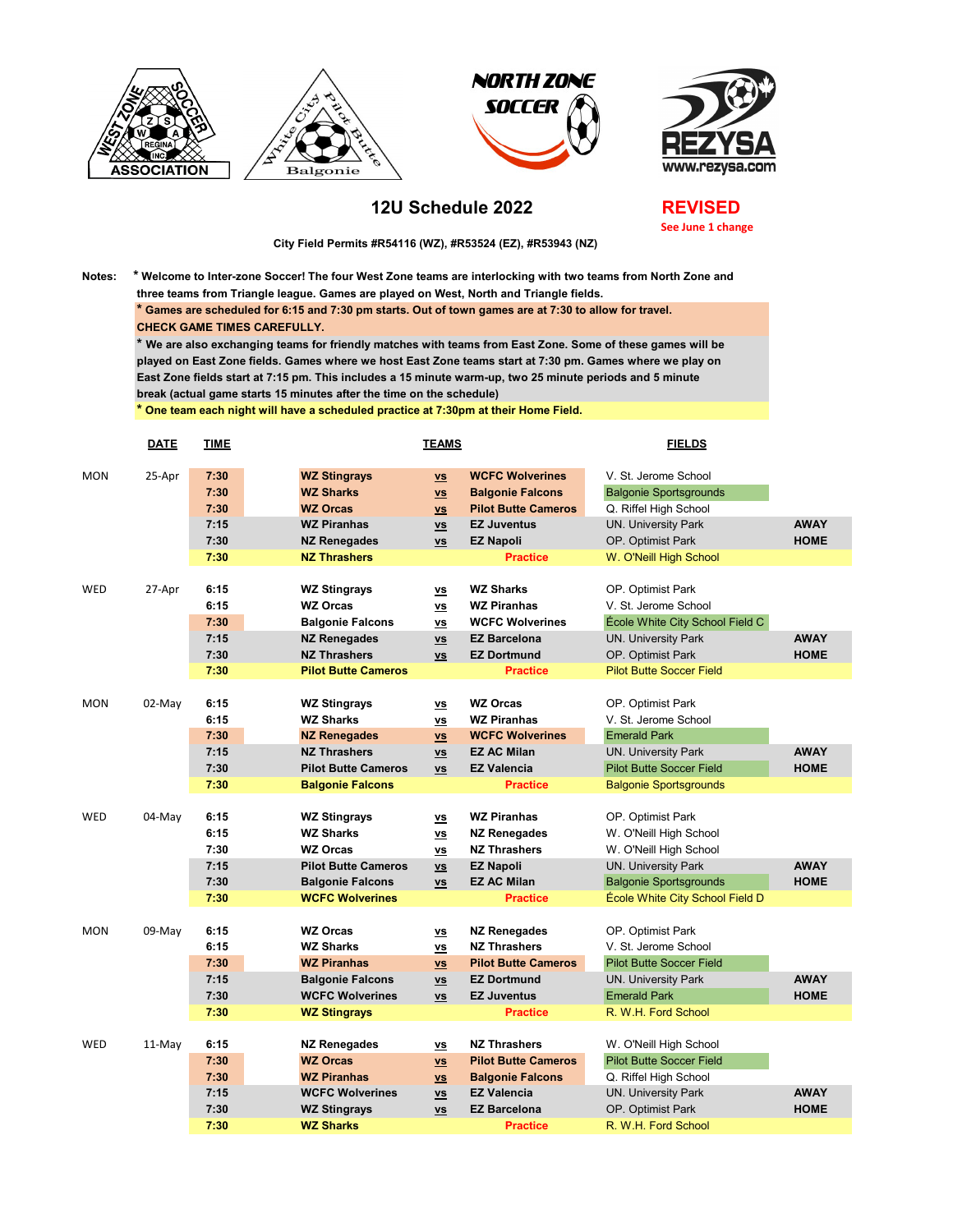| <b>DAY</b> | <b>DATE</b> | <b>TIME</b>  |                                            |                                                                 | <b>TEAMS</b>                                  | <b>FIELDS</b>                                             |             |
|------------|-------------|--------------|--------------------------------------------|-----------------------------------------------------------------|-----------------------------------------------|-----------------------------------------------------------|-------------|
|            |             |              |                                            |                                                                 |                                               |                                                           |             |
| <b>MON</b> | $16$ -May   | 6:15         | <b>WZ Piranhas</b>                         | $\underline{\mathsf{v}}$                                        | <b>NZ Renegades</b>                           | OP. Optimist Park                                         |             |
|            |             | 7:30         | <b>Pilot Butte Cameros</b>                 | $\underline{\mathsf{v}\mathsf{s}}$                              | <b>WCFC Wolverines</b>                        | <b>Emerald Park</b>                                       |             |
|            |             | 7:30         | <b>Balgonie Falcons</b>                    | $\underline{\mathsf{vs}}$                                       | <b>NZ Thrashers</b>                           | <b>Balgonie Sportsgrounds</b>                             |             |
|            |             | 7:15         | <b>WZ Stingrays</b>                        | $\underline{\mathsf{v}\mathsf{s}}$                              | <b>EZ Juventus</b>                            | <b>UN. University Park</b>                                | <b>AWAY</b> |
|            |             | 7:30         | <b>WZ Sharks</b>                           | $\underline{\mathsf{v}\mathsf{s}}$                              | <b>EZ Barcelona</b>                           | OP. Optimist Park                                         | <b>HOME</b> |
|            |             | 7:30         | <b>WZ Orcas</b>                            |                                                                 | <b>Practice</b>                               | R. W.H. Ford School                                       |             |
| WED        |             | 6:15         |                                            |                                                                 | <b>NZ Renegades</b>                           | OP. Optimist Park                                         |             |
|            | 18-May      | 7:30         | <b>WZ Stingrays</b><br><b>NZ Thrashers</b> | $\underline{\mathsf{v}}$                                        | <b>Pilot Butte Cameros</b>                    | <b>Pilot Butte Soccer Field</b>                           |             |
|            |             | 7:30         | <b>Balgonie Falcons</b>                    | $\underline{\mathsf{vs}}$                                       | <b>WCFC Wolverines</b>                        | <b>Balgonie Sportsgrounds</b>                             |             |
|            |             | 7:15         | <b>WZ Sharks</b>                           | $\underline{\mathsf{vs}}$<br>$\underline{\mathsf{v}\mathsf{s}}$ | <b>EZ AC Milan</b>                            | <b>UN. University Park</b>                                | <b>AWAY</b> |
|            |             | 7:30         | <b>WZ Orcas</b>                            | $\underline{\mathsf{vs}}$                                       | <b>EZ Naploi</b>                              | OP. Optimist Park                                         | <b>HOME</b> |
|            |             | 7:30         | <b>WZ Piranhas</b>                         |                                                                 | <b>Practice</b>                               | R. W.H. Ford School                                       |             |
|            |             |              |                                            |                                                                 |                                               |                                                           |             |
| <b>MON</b> | 23-May      | 6:15         | <b>WZ Stingrays</b>                        | $\underline{\mathsf{vs}}$                                       | <b>NZ Thrashers</b>                           | OP. Optimist Park                                         |             |
|            |             | 7:30         | <b>WZ Sharks</b>                           | $\underline{\mathsf{vs}}$                                       | <b>Pilot Butte Cameros</b>                    | Q. Riffel High School                                     |             |
|            |             | 7:30         | <b>WZ Piranhas</b>                         | $\underline{\mathsf{v}\mathsf{s}}$                              | <b>Balgonie Falcons</b>                       | <b>Balgonie Sportsgrounds</b>                             |             |
|            |             | 7:15         | <b>WZ Orcas</b>                            | $\underline{\mathsf{vs}}$                                       | <b>EZ Valencia</b>                            | <b>UN. University Park</b>                                | <b>AWAY</b> |
|            |             | 7:30         | <b>WCFC Wolverines</b>                     | $\underline{\mathsf{v}}$ s                                      | <b>EZ Dortmund</b>                            | <b>Emerald Park</b>                                       | <b>HOME</b> |
|            |             | 7:30         | <b>NZ Renegades</b>                        |                                                                 | <b>Practice</b>                               | W. O'Neill High School                                    |             |
|            |             |              |                                            |                                                                 |                                               |                                                           |             |
| WED        | 25-May      | 7:30         | <b>WZ Stingrays</b>                        | $\underline{\mathsf{vs}}$                                       | <b>Pilot Butte Cameros</b>                    | <b>Pilot Butte Soccer Field</b>                           |             |
|            |             | 7:30         | <b>WZ Sharks</b>                           | $\underline{\mathsf{vs}}$                                       | <b>Balgonie Falcons</b>                       | <b>Balgonie Sportsgrounds</b>                             |             |
|            |             | 7:30         | <b>WZ Orcas</b>                            | $\underline{\mathsf{vs}}$                                       | <b>WCFC Wolverines</b>                        | Q. Riffel High School                                     |             |
|            |             | 7:15         | <b>WZ Piranhas</b>                         | $\underline{\mathsf{v}\mathsf{s}}$                              | <b>EZ AC Milan</b>                            | <b>UN. University Park</b>                                | <b>AWAY</b> |
|            |             | 7:30         | <b>NZ Renegades</b>                        | $\underline{\mathsf{v}\mathsf{s}}$                              | <b>EZ Valencia</b>                            | OP. Optimist Park                                         | <b>HOME</b> |
|            |             | 7:30         | <b>NZ Thrashers</b>                        |                                                                 | <b>Practice</b>                               | W. O'Neill High School                                    |             |
|            |             |              |                                            |                                                                 |                                               |                                                           |             |
| <b>MON</b> | $30-Mav$    | 6:15         | <b>WZ Stingrays</b>                        | <b>VS</b>                                                       | <b>WZ Piranhas</b>                            | OP. Optimist Park                                         |             |
|            |             | 7:30         | <b>WZ Sharks</b>                           | $\underline{\mathsf{v}\mathsf{s}}$                              | <b>WCFC Wolverines</b>                        | V. St. Jerome School                                      |             |
|            |             | 7:30<br>7:15 | <b>WZ Orcas</b>                            | $\underline{\mathsf{vs}}$                                       | <b>Balgonie Falcons</b>                       | <b>Balgonie Sportsgrounds</b>                             | <b>AWAY</b> |
|            |             | 7:30         | <b>NZ Renegades</b><br><b>NZ Thrashers</b> | $\underline{\mathsf{v}\mathsf{s}}$                              | <b>EZ Napoli</b><br><b>EZ Juventus</b>        | <b>UN. University Park</b><br>OP. Optimist Park           | <b>HOME</b> |
|            |             | 7:30         | <b>Pilot Butte Cameros</b>                 | $\underline{\mathsf{v}\mathsf{s}}$                              | <b>Practice</b>                               | <b>Pilot Butte Soccer Field</b>                           |             |
|            |             |              |                                            |                                                                 |                                               |                                                           |             |
| WED        | $01$ -Jun   | 6:15         | <b>WZ Piranhas</b>                         | $\underline{\mathsf{vs}}$                                       | <b>NZ Thrashers</b>                           | OP. Optimist Park                                         |             |
|            |             | 7:30         | <b>WZ Stingrays</b>                        | $\underline{\mathsf{vs}}$                                       | <b>WCFC Wolverines</b>                        | V. St. Jerome School                                      |             |
|            |             | 7:30         | <b>NZ Renegades</b>                        | $\underline{\mathsf{v}\mathsf{s}}$                              | <b>Pilot Butte Cameros</b>                    | W. O'Neill High School                                    |             |
|            |             | 7:15         | <b>WZ Sharks</b>                           | $\underline{\mathsf{v}\mathsf{s}}$                              | <b>EZ Dortmund</b>                            | <b>UN. University Park</b>                                | <b>AWAY</b> |
|            |             | 7:30         | <b>WZ Orcas</b>                            | <b>VS</b>                                                       | <b>EZ Barcelona</b>                           | OP. Optimist Park                                         | <b>HOME</b> |
|            |             | 7:30         | <b>Balgonie Falcons</b>                    |                                                                 | <b>Practice</b>                               | <b>Balgonie Sportsgrounds</b>                             |             |
|            |             |              |                                            |                                                                 |                                               |                                                           |             |
| <b>MON</b> | 06-Jun      | 6:15         | <b>WZ Sharks</b>                           | $\underline{\mathsf{vs}}$                                       | <b>WZ Orcas</b>                               | OP. Optimist Park                                         |             |
|            |             | 7:30         | <b>WZ Piranhas</b>                         | $\underline{\mathbf{v}}$                                        | <b>WCFC Wolverines</b>                        | Q. Riffel High School                                     |             |
|            |             | 7:30         | <b>Pilot Butte Cameros</b>                 | $\underline{\mathsf{v}}$                                        | <b>Balgonie Falcons</b>                       | <b>Balgonie Sportsgrounds</b>                             |             |
|            |             | 7:15         | <b>NZ Thrashers</b>                        | $\underline{\mathsf{v}\mathsf{s}}$                              | <b>EZ Barcelona</b>                           | <b>UN. University Park</b>                                | <b>AWAY</b> |
|            |             | 7:30         | <b>WZ Stingrays</b>                        | $\underline{\mathsf{v}\mathsf{s}}$                              | <b>EZ Valencia</b>                            | OP. Optimist Park                                         | <b>HOME</b> |
|            |             | 7:30         | <b>NZ Renegades</b>                        |                                                                 | <b>Practice</b>                               | W. O'Neill High School                                    |             |
|            |             |              |                                            |                                                                 |                                               |                                                           |             |
| WED        | 08-Jun      | 6:15         | <b>WZ Orcas</b>                            | $\underline{\mathsf{vs}}$                                       | <b>NZ Thrashers</b><br><b>WCFC Wolverines</b> | OP. Optimist Park                                         |             |
|            |             | 7:30<br>7:30 | <b>WZ Stingrays</b><br><b>NZ Renegades</b> | $\underline{\mathsf{v}\mathsf{s}}$                              | <b>Balgonie Falcons</b>                       | École White City School Field C<br>W. O'Neill High School |             |
|            |             | 7:15         | <b>WZ Piranhas</b>                         | $\underline{\mathsf{vs}}$<br>$\underline{\mathsf{v}\mathsf{s}}$ | <b>EZ Napoli</b>                              | <b>UN. University Park</b>                                | <b>AWAY</b> |
|            |             | 7:30         | <b>Pilot Butte Cameros</b>                 | $\underline{\mathsf{v}\mathsf{s}}$                              | <b>EZ Juventus</b>                            | <b>Pilot Butte Soccer Field</b>                           | <b>HOME</b> |
|            |             | 7:30         | <b>WZ Sharks</b>                           |                                                                 | <b>Practice</b>                               | R. W.H. Ford School                                       |             |
|            |             |              |                                            |                                                                 |                                               |                                                           |             |